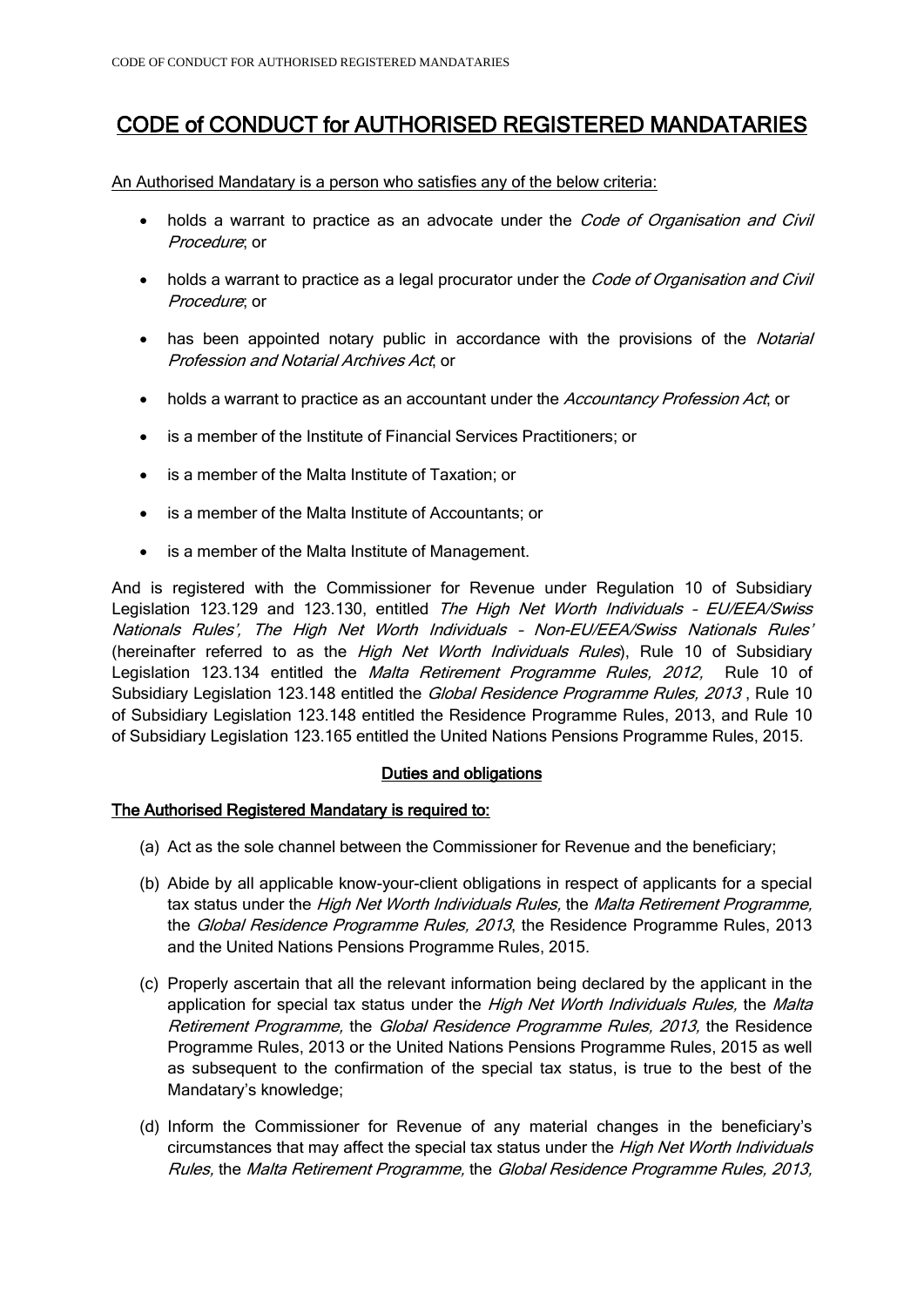the Residence Programme Rules, 2013 or the United Nations Pensions Programme Rules, 2015.

#### In fulfilling the above-mentioned obligations, the Authorised Registered Mandatary needs to:

- (a) Communicate any developments or circumstances that affect the special tax status to the Commissioner for Revenue and / or the beneficiary accordingly;
- (b) Take all reasonable measures to ascertain the identity of a client as soon as reasonably practicable before accepting instructions to apply for special tax status in accordance with the High Net Worth Individuals Rules, the Malta Retirement Programme, the Global Residence Programme Rules, 2013, the Residence Programme Rules, 2013 or the United Nations Pensions Programme Rules, 2015. Identification needs to be verified with reference to reliable and independent documentation and sources. This obligation applies even where the applicant has been an existing client of the Authorised Registered Mandatary;
- (c) Take an active role in ascertaining the relevant information being declared by carrying out interviews with the client himself. It is necessary that the Authorised Registered Mandatary endeavours to find the true intention of the applicant and where possible verify such information through reliable and independent means.

#### **Prohibitions**

Authorised Registered Mandataries shall not engage in any form of misleading advertising.

For the purposes of this Code of Conduct:

- "Advertising" means any form of representation, including a brochure, circular, update, newsletter, article, write-up or report used to promote the supply of services connected with these Rules;
- 'Misleading advertising' means any advertisement which is misleading in any way, including in its presentation if:
	- (a) it deceives or is likely to deceive the person to whom it is addressed or whom it reaches and if by reason of its deceptive nature, it is likely to negatively affect his economic behaviour or is one which for those reasons, injures or is likely to injure a competitor of the person whose interests the advertisement seeks to promote; or
	- (b) it is detrimental to the interests of the Maltese financial services industry.

In determining whether an advertisement is misleading, account shall be taken of all its features, and in particular of any information it may have about:

- (a) the characteristics of the scheme;
- (b) the nature and rights of the advertiser, including his identity and resources, his qualifications and ownership of industrial, commercial or intellectual property rights or any awards and distinctions made to him.

# **Liability**

An Authorised Registered Mandatary is answerable for fraud and negligence in carrying out the relevant mandate.